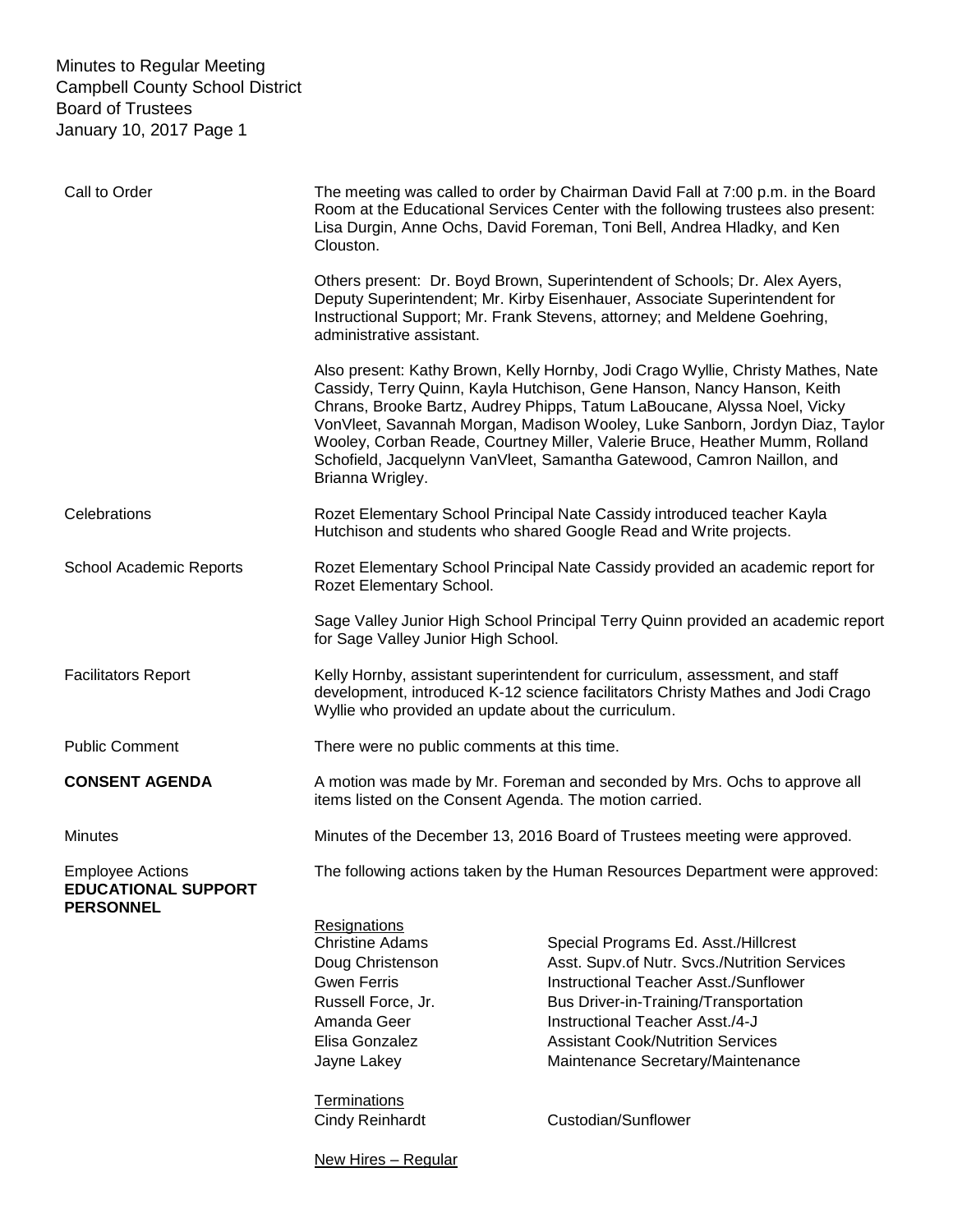**CERTIFIED**

| Arianna Frink<br><b>Brittany Gulley</b><br>Stacia Harvey<br>Stormy Johnson<br>Deanna Stotts<br><b>Jamie Tullis</b> | <b>Instructional Teacher Asst/Cottonwood</b><br>Safety Patrol/Transportation<br>ED SPEA/Twin Spruce Junior High<br>Custodian/Rozet<br>Custodian/Twin Spruce Junior High<br>ED SPEA/Paintbrush |  |  |  |
|--------------------------------------------------------------------------------------------------------------------|-----------------------------------------------------------------------------------------------------------------------------------------------------------------------------------------------|--|--|--|
| New Hires-Substitutes/Temporaries                                                                                  |                                                                                                                                                                                               |  |  |  |
| Josh Yelton                                                                                                        | Bus Driver-in-Training/Transportation                                                                                                                                                         |  |  |  |
| <b>Transfers</b><br>Mendy Donoho                                                                                   | FROM: Bus Driver-in-Training/Transportation<br>TO: Bus Driver/Transportation                                                                                                                  |  |  |  |
| Sandi Fulton                                                                                                       | FROM: Bus Driver-in-Training/Transportation<br>TO: Bus Driver/Transportation                                                                                                                  |  |  |  |
| <b>Wilbur Kannapel</b>                                                                                             | FROM: Custodian/Twin Spruce Junior High<br>TO: JH Asst. Head Custodian/Twin Spruce<br>Junior High                                                                                             |  |  |  |
| Marissa Kuhbacher                                                                                                  | FROM: Elementary Office Clerk/Buffalo Ridge<br>TO: Sec. to Principal/Buffalo Ridge                                                                                                            |  |  |  |
| <b>Tracy Peterson</b>                                                                                              | FROM: Sec. to Principal/Buffalo Ridge<br>Elementary<br>TO: Admin. Asst. to Deputy Superintendent/ESC                                                                                          |  |  |  |
| Resignations<br>Mikayla Brower                                                                                     | Health Occupations Teacher/CCHS-<br>South                                                                                                                                                     |  |  |  |
| <b>Curtis Goehring</b><br>Anna Smith                                                                               | Math Teacher/Sage Valley Junior High<br>Math Interventionist/Sage Valley Junior<br>High                                                                                                       |  |  |  |
| Juanita Smith                                                                                                      | Substitute Nurse/All Schools                                                                                                                                                                  |  |  |  |
| <b>Substitute Teacher New Hires</b>                                                                                |                                                                                                                                                                                               |  |  |  |
| Kevin Allen<br><b>Bailey Bateman</b>                                                                               | Substitute Teacher/All Schools<br>Substitute Teacher/All Schools                                                                                                                              |  |  |  |
|                                                                                                                    |                                                                                                                                                                                               |  |  |  |

Jessica Reicks Substitute Teacher/All Schools

Jared Craig **Substitute Teacher/All Schools** Kalee Edwards Substitute Teacher/All Schools Bradley Eliason Substitute Teacher/All Schools Molly Heibult **Substitute Teacher/All Schools** Kelton Claggett Substitute Teacher/All Schools Daniel Hunter Substitute Teacher/All Schools Mackenzie Ivie **Substitute Teacher/All Schools** Carey Mackey **Substitute Teacher/All Schools** Amy Mendoza **Substitute Teacher/All Schools** Emma Norvelle Substitute Teacher/All Schools

Extra Duty Recommendations

Michelle Bastian Girls 7/8 B Soccer Coach/Sage Valley Junior High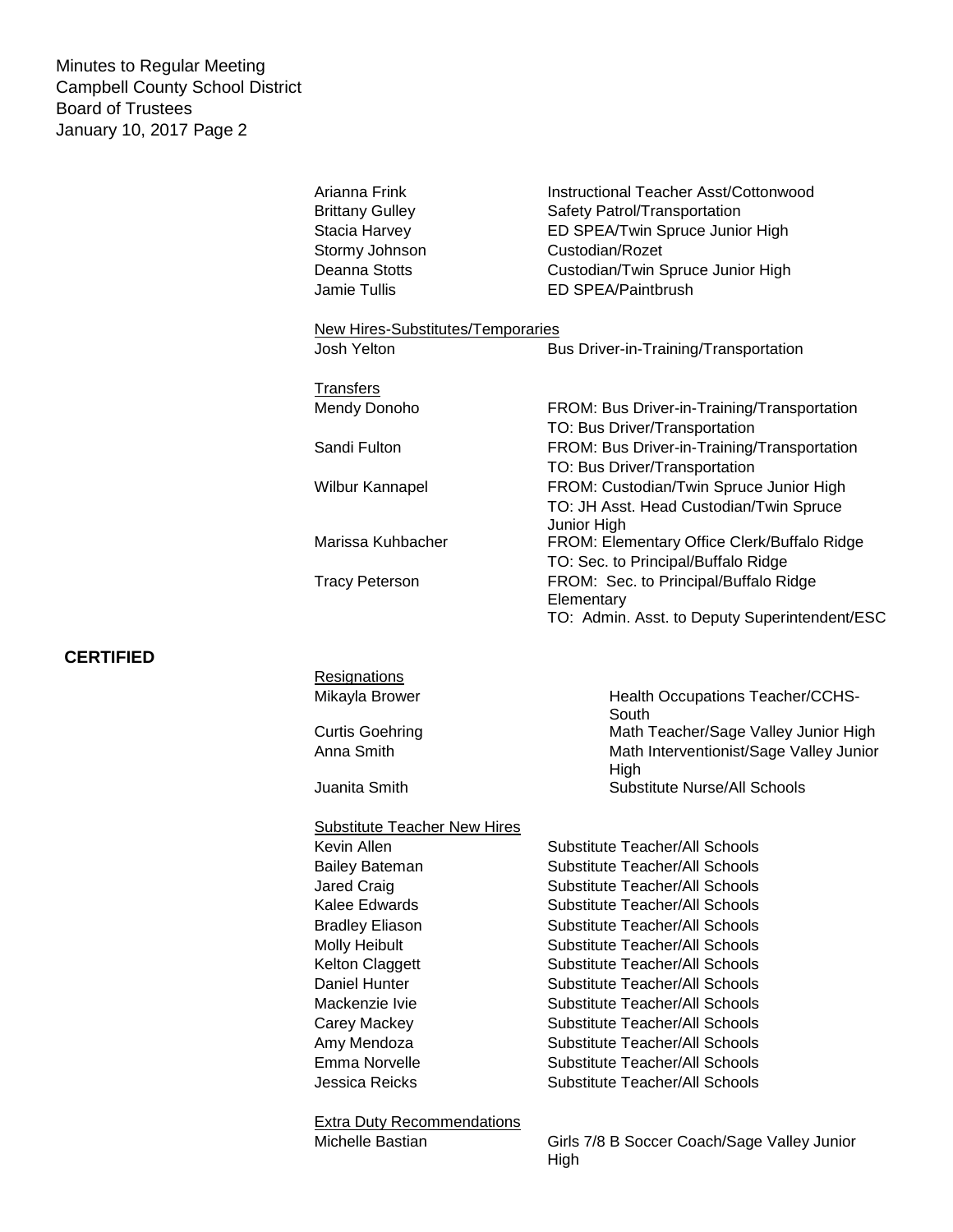| <b>Trent Pikula</b>       | Head Football Coach/Thunder Basin High<br>School      |
|---------------------------|-------------------------------------------------------|
| <b>Brittany Stewart</b>   | Girls 8A Soccer Coach/Sage Valley Junior High         |
| <b>Patrick Whited</b>     | Boys 7A Soccer Coach/Sage Valley Junior High          |
|                           |                                                       |
| <b>Transfers</b>          |                                                       |
| <b>Bree Arzy-Mitchell</b> | FROM: Science Teacher/Twin Spruce Junior              |
|                           | High<br>TO: Science Teacher Leader/Thunder Basin      |
|                           | <b>High School</b>                                    |
| Chris Baity               | FROM: Foreign Language Teacher/CCHS-South             |
|                           | TO: Foreign Language Teacher Leader/TBHS              |
| Jaime Basham              | FROM: Foreign Language Teacher/CCHS-South             |
|                           | TO: Foreign Language Teacher/CCHS                     |
| Andrew Borgialli          | FROM: Business Education/CCHS-North                   |
|                           | TO: CTE Teacher Leader/TBHS                           |
| Karissa Brown             | FROM: Math Teacher/CCHS-South                         |
|                           | TO: Math Teacher/Thunder Basin High School            |
| Linda Brown               | FROM: Math Teacher/Sage Valley Junior High            |
|                           | TO: Math Teacher/Thunder Basin High School            |
| <b>Ruth Cloud</b>         | FROM: Foreign Language Teacher/SVJH                   |
|                           | TO: Foreign Language Teacher/TBHS                     |
| LeeAnn Cox                | FROM: .5 Math Teacher/CCHS-South                      |
|                           | TO: .5 Math Teacher/Thunder Basin High School         |
| Sasha Davidson            | FROM: Library Media Specialist/CCHS-South             |
|                           | TO: Library Media Specialist/TBHS                     |
| Robert Ehrlinger          | FROM: Foreign Language/.5 TSJH & .5 SVJH              |
|                           | TO: Foreign Language Teacher/CCHS                     |
| <b>Heather Emmons</b>     | FROM: Math Teacher/Twin Spruce Junior High            |
|                           | TO: Math Teacher/Thunder Basin Junior High            |
| <b>Beth Faubion</b>       | FROM: Foreign Language Teacher/TSJH                   |
|                           | TO: Foreign Language Teacher/TBHS                     |
| Amanda Forister           | FROM: Math Teacher/CCHS-South                         |
|                           | TO: Math Teacher/Thunder Basin High School            |
| Melissa Hadorn            | FROM: Foreign Language Teacher/CCHS-North             |
|                           | TO: Foreign Language Teacher/TBHS                     |
| Jordan Hand               | FROM: Foreign Language/.6 CCHS-N .2 TSJH              |
|                           | .2 SVJH                                               |
|                           | TO: Foreign Language Teacher/CCHS                     |
| <b>Bob Hewitt-Gaffney</b> | FROM: Math Teacher/CCHS-South                         |
|                           | TO: Math Teacher/Thunder Basin High School            |
| Mark Ma                   | FROM: Foreign Language/.5 CCHS-N .25 TSJH             |
|                           | .25 SVJH                                              |
|                           | TO: Foreign Language Teacher/.5 CCHS & .5             |
|                           | <b>TBHS</b>                                           |
| Bree Arzy-Mitchell        | FROM: Science Teacher/Twin Spruce Junior              |
|                           | High                                                  |
|                           | TO: Science Teacher Leader/TBHS                       |
|                           | TO: .5 English Teacher/Campbell County High<br>School |
| Janet Moore               | FROM: School Nurse/CCHS-South                         |
|                           |                                                       |
|                           |                                                       |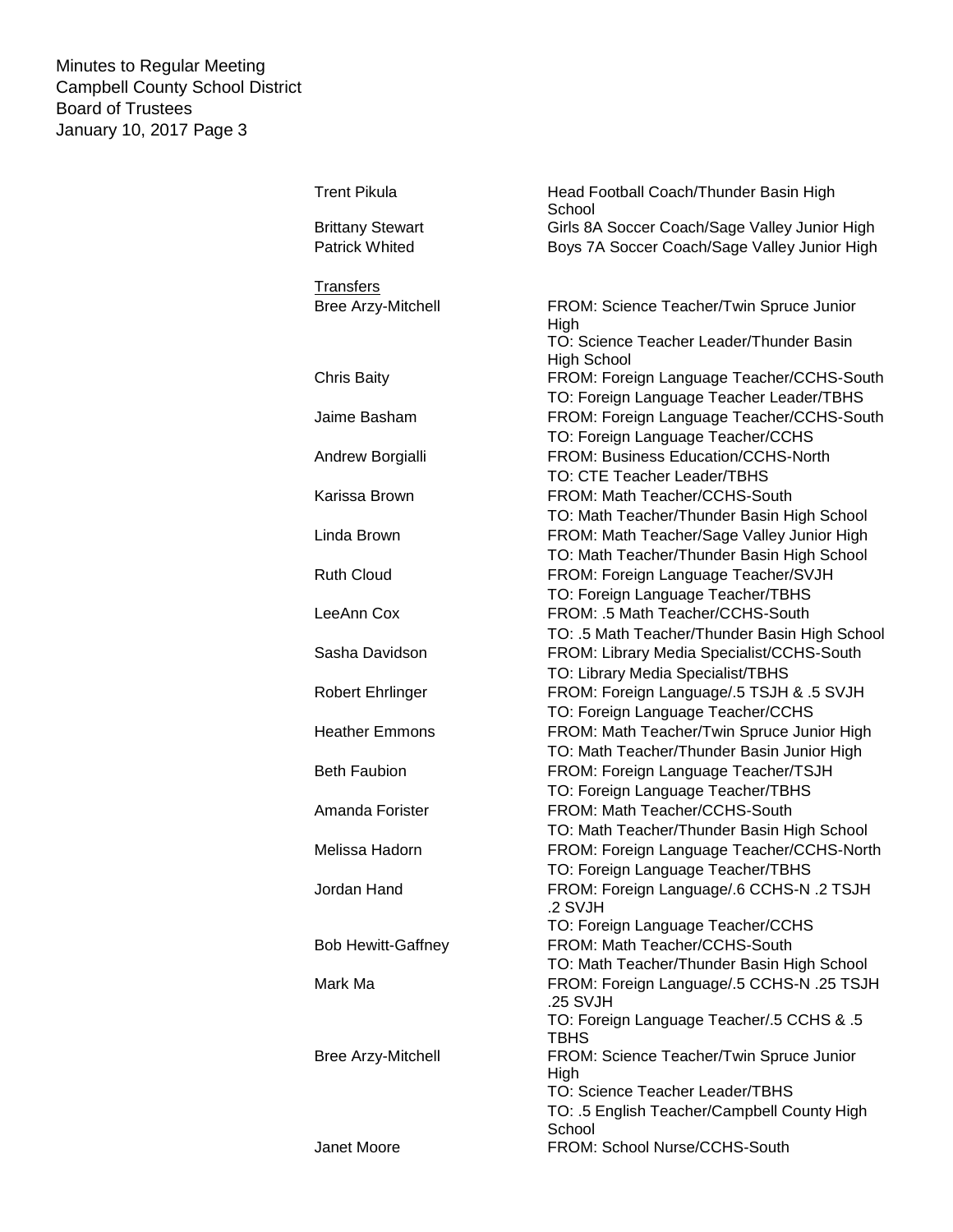|             |                                                                                                                                                         | TO: School Nurse/Thunder Basin High School                                  |  |
|-------------|---------------------------------------------------------------------------------------------------------------------------------------------------------|-----------------------------------------------------------------------------|--|
|             | Debbie O'Doan                                                                                                                                           | FROM: Technology Teacher/CCHS-South                                         |  |
|             |                                                                                                                                                         | TO: Technology Teacher/Thunder Basin High                                   |  |
|             |                                                                                                                                                         | School                                                                      |  |
|             | <b>Steve Schofield</b>                                                                                                                                  | FROM: Instrumental Music Teacher/CCHS-North                                 |  |
|             |                                                                                                                                                         | TO: Music Teacher Leader/Thunder Basin High<br>School                       |  |
|             | Kristina Shields                                                                                                                                        | FROM: Instructional Facilitator Leader/TBHS                                 |  |
|             |                                                                                                                                                         | TO: Associate Principal/CCHS                                                |  |
|             | <b>Stephanie Stout</b>                                                                                                                                  | FROM: .5 Math Teacher/Sage Valley Junior High                               |  |
|             |                                                                                                                                                         | TO: .5 Math Teacher/Thunder Basin High School                               |  |
|             | <b>Eric Trauger</b>                                                                                                                                     | FROM: English Teacher/Sage Valley Junior High                               |  |
|             |                                                                                                                                                         | TO: Communications Teacher/.5 TSJH & .5<br><b>SVJH</b>                      |  |
|             | Donavon Voigt                                                                                                                                           | FROM: Math Teacher/.5 CCHS-North & .5                                       |  |
|             |                                                                                                                                                         | <b>CCHS-South</b>                                                           |  |
|             |                                                                                                                                                         | TO: Math Teacher/.5 CCHS & .5 Thunder Basin                                 |  |
|             |                                                                                                                                                         | <b>High School</b>                                                          |  |
|             |                                                                                                                                                         |                                                                             |  |
| Warrants    | The following warrants were affirmed and approved:                                                                                                      |                                                                             |  |
|             | <b>Payroll Warrants</b>                                                                                                                                 | 211487 - 211795                                                             |  |
|             | <b>Combined Fund Warrants</b>                                                                                                                           | 358551 - 358943                                                             |  |
|             | Major Maintenance Warrants                                                                                                                              | 6878 - 6893                                                                 |  |
|             | <b>Nutritional Services Fund Warrants</b>                                                                                                               | 9757 - 9794                                                                 |  |
|             | <b>Insurance Warrants</b>                                                                                                                               | 3796 - 3800                                                                 |  |
|             | Student Activities/Bldg. Sp. Rev. Warrants                                                                                                              | 35832 - 35857                                                               |  |
|             | <b>Activity Officials</b>                                                                                                                               | 5561 - 5612                                                                 |  |
| <b>Bids</b> | The following bids were ratified:                                                                                                                       |                                                                             |  |
|             | 1. Stocktrail Elementary School FF&E Package #4 was awarded as follows:<br>Mail Centers were awarded to Really Good Stuff in the amount of<br>$\bullet$ |                                                                             |  |
|             | \$1,559.02.<br>$\bullet$                                                                                                                                | Displays & Storage Centers were awarded to School Specialty in              |  |
|             | the amount of \$6,375.91.<br>$\bullet$                                                                                                                  | Rocker Chairs and Marker Tables were awarded to Virco in the                |  |
|             | amount of \$6,425.50.                                                                                                                                   |                                                                             |  |
|             | $\bullet$<br>amount of \$15,549.00.                                                                                                                     | Alternate Acoustic Shell Legacy was awarded to Wenger in the                |  |
|             | $\bullet$<br>\$1,454.08.                                                                                                                                | Stools were awarded to William P. Peterson in the amount of                 |  |
|             | 2. Thunder Basin High School FF&E Package #1 was awarded to TOP Office                                                                                  |                                                                             |  |
|             | Products in the amount of \$58,207.00.<br>3. ESC Cooling Tower was awarded to JL Hermon & Associates in the                                             |                                                                             |  |
|             | amount of \$15,303.00.                                                                                                                                  |                                                                             |  |
|             | The following bids were approved:                                                                                                                       |                                                                             |  |
|             |                                                                                                                                                         | 1. WJSH Transportation Restroom Remodel was awarded to Norton               |  |
|             | Construction in the amount of \$51,400.00                                                                                                               |                                                                             |  |
|             |                                                                                                                                                         | 2. Hillcrest Elementary Sign and Banners were awarded to Sign Boss in the   |  |
|             | amount of \$4,472.10.                                                                                                                                   |                                                                             |  |
|             | 3.                                                                                                                                                      | Two Type "A" 30 Passenger Buses were awarded to I State Truck Center        |  |
|             | #101.                                                                                                                                                   | in the amount of \$117,698.00 which includes the trade in of units #100 and |  |
|             |                                                                                                                                                         |                                                                             |  |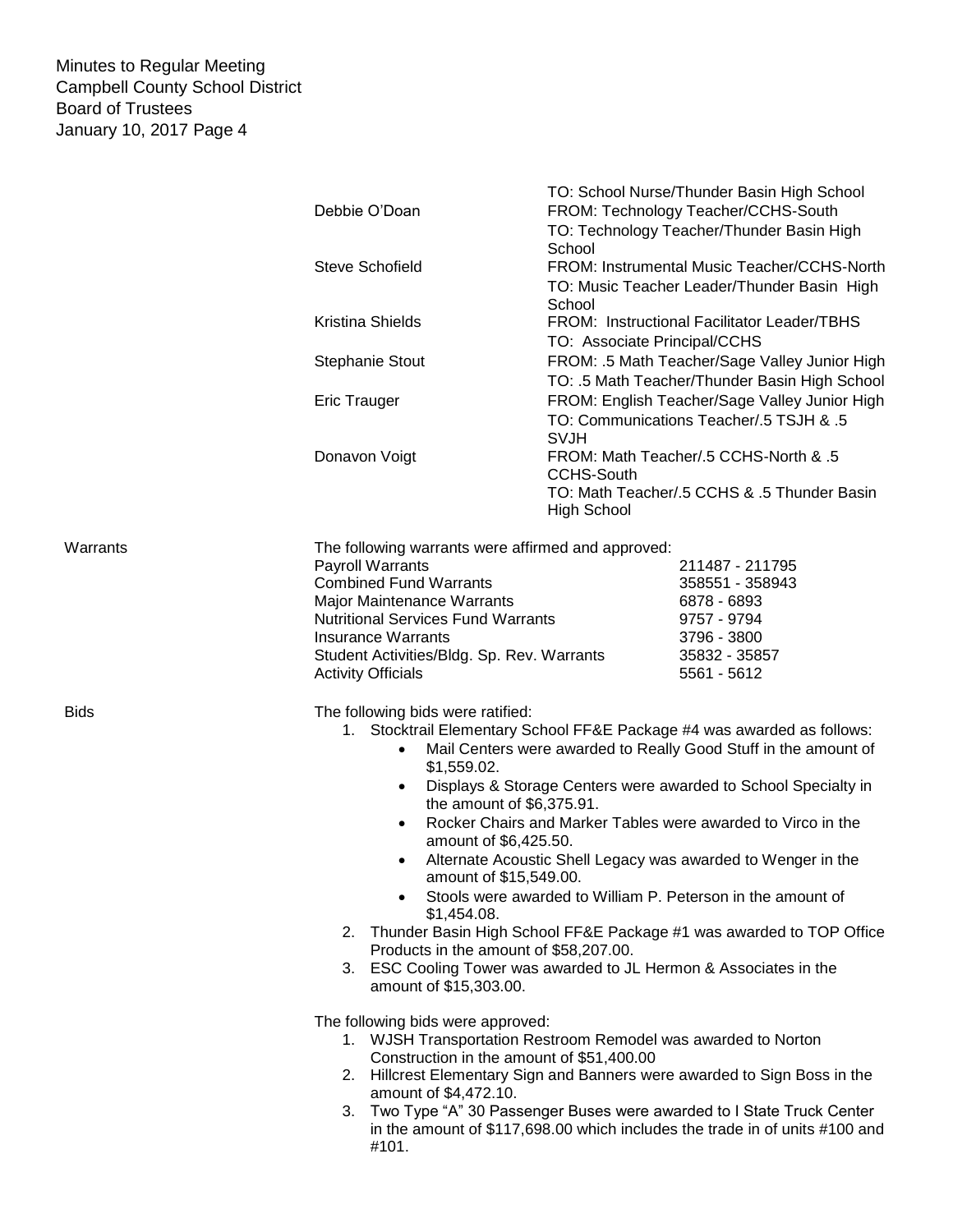|                                                                              | 4. One Type "D" 42 Passenger Special Needs Bus was awarded to Elder<br>Equipment in the amount of \$127,120.00 which includes the trade in of unit<br>#67.                                                                                                                                                                                                                                                                                                                                                                                                                                                                                                                                                                                                                          |  |
|------------------------------------------------------------------------------|-------------------------------------------------------------------------------------------------------------------------------------------------------------------------------------------------------------------------------------------------------------------------------------------------------------------------------------------------------------------------------------------------------------------------------------------------------------------------------------------------------------------------------------------------------------------------------------------------------------------------------------------------------------------------------------------------------------------------------------------------------------------------------------|--|
|                                                                              | 5. Two Type "D" 48 Passenger Buses were awarded to I State Truck Center<br>in the amount of \$313,376.00.                                                                                                                                                                                                                                                                                                                                                                                                                                                                                                                                                                                                                                                                           |  |
|                                                                              | 6. Four Type "C" 66 Passenger Propane Buses were awarded to Elder<br>Equipment in the amount of \$436,960.00 which includes the trade in of<br>units #143, #144, #150, and #151.                                                                                                                                                                                                                                                                                                                                                                                                                                                                                                                                                                                                    |  |
|                                                                              | 7. Four Type "D" 75 Passenger Buses were awarded to I State Truck Center<br>in the amount of \$545,952.00 which includes the trade in of units #274,<br>#278, #287, and #288.                                                                                                                                                                                                                                                                                                                                                                                                                                                                                                                                                                                                       |  |
|                                                                              | 8. Two Type "D" 75 Passenger Buses were awarded to I State Truck Center                                                                                                                                                                                                                                                                                                                                                                                                                                                                                                                                                                                                                                                                                                             |  |
|                                                                              | in the amount of \$288,376.00.<br>Three Multi-Purpose Vehicles were awarded to Greiner Motor Company in<br>9.<br>the amount of \$113,088.00.                                                                                                                                                                                                                                                                                                                                                                                                                                                                                                                                                                                                                                        |  |
| <b>Contracts and Agreements</b>                                              | The following contracts and agreements were approved:<br>1. Lakeview Elementary Guest Presenter Agreement with Mark Hoog<br>2. Stocktrail Elementary Student Portrait Agreement with Inter-State Studio<br>3. Planetarium Extended Warranty and Service Agreement with Audio Visual<br>Imagineering<br>4. Professional Development Agreement with Marzano Research<br>WJSH Transportation Restroom Remodel with Norton Construction<br>5.<br>Paintbrush Elementary Book Fair Agreement with Scholastic Book Fairs<br>6.<br>Residential Services Agreements for In-State Placement with N.E.W.<br>7.<br><b>BOCES</b><br>8. Residential Services Agreement for Out-of-State Placement with<br><b>Advancing Abilities</b><br>9. Memorandum of Agreement with RainArt Productions, Inc. |  |
| <b>Workplace Safety Contract</b>                                             | The Workplace Safety Contract with the State of Wyoming Department of<br>Workforce Services was ratified.                                                                                                                                                                                                                                                                                                                                                                                                                                                                                                                                                                                                                                                                           |  |
| <b>Workplace Safety Grant</b>                                                | Approval was given to apply for the 2017 Workplace Safety Grant.                                                                                                                                                                                                                                                                                                                                                                                                                                                                                                                                                                                                                                                                                                                    |  |
| <b>Habitual Truancy Declaration</b>                                          | Student T2 was declared habitually truant.                                                                                                                                                                                                                                                                                                                                                                                                                                                                                                                                                                                                                                                                                                                                          |  |
| Letter of Intent                                                             | Approval was given to sign the Letter of Intent for collaboration between Campbell<br>County School District and the Education Office of the Embassy of Spain in<br>Washington D.C.                                                                                                                                                                                                                                                                                                                                                                                                                                                                                                                                                                                                 |  |
| <b>Request to Use South</b><br><b>Campus Bond Redemption</b><br><b>Funds</b> | Approval was given to use South Campus Bond Redemption Funds for the<br>purpose of paying for a portion of the stadium which will be located on the South<br>Campus site.                                                                                                                                                                                                                                                                                                                                                                                                                                                                                                                                                                                                           |  |
| Policies                                                                     | Revisions to the following policies were approved:<br>1. Policy 5133, Parking Lots<br>2. Policy 5134, Vandalism and Theft<br>3. Policy 5137, Skip Day and Student Assembly                                                                                                                                                                                                                                                                                                                                                                                                                                                                                                                                                                                                          |  |
| <b>CONSENT AGENDA</b>                                                        |                                                                                                                                                                                                                                                                                                                                                                                                                                                                                                                                                                                                                                                                                                                                                                                     |  |

## **ENDS**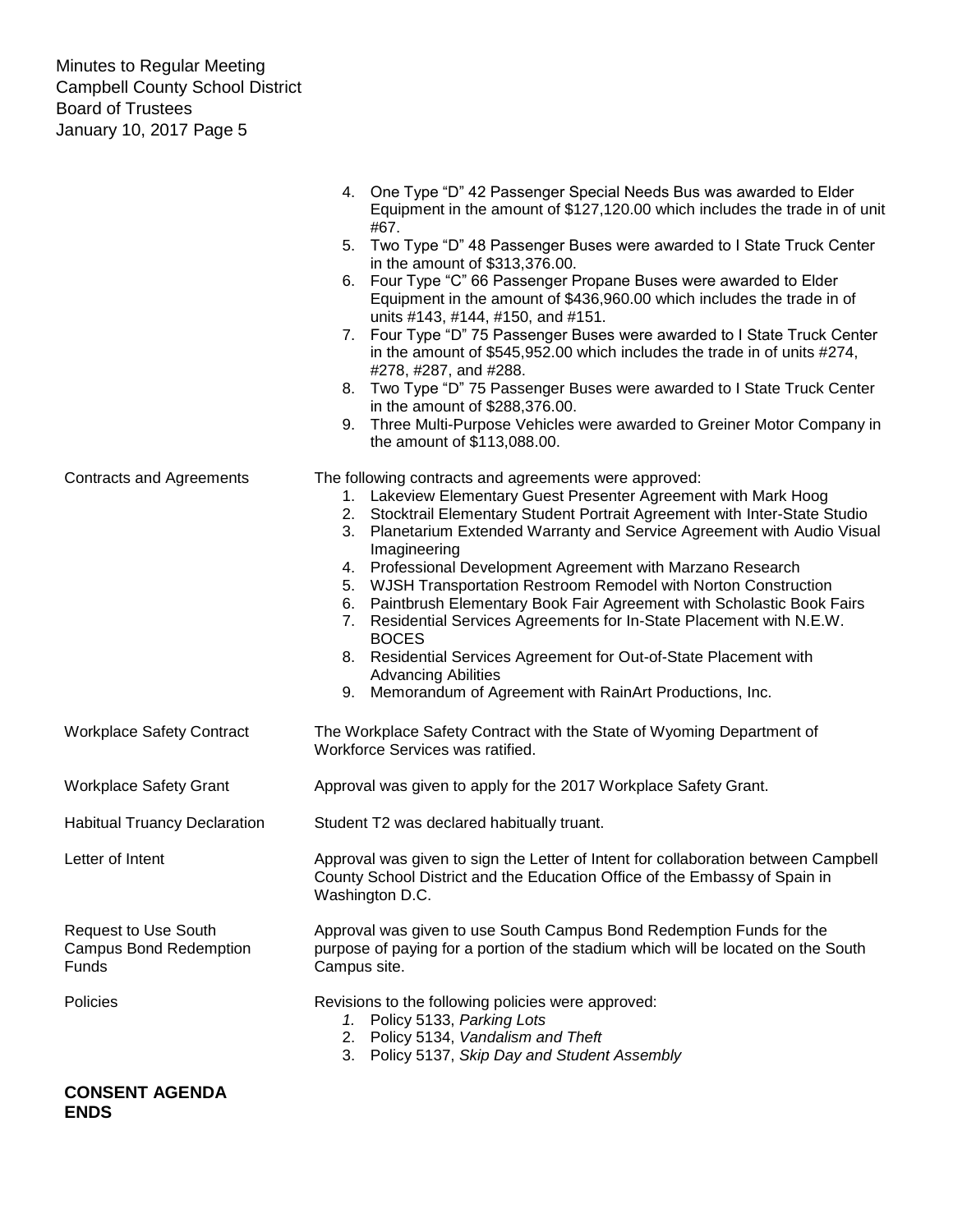| Legislative Update       | Dr. Brown and Mr. Eisenhauer provided a legislative update. Dr. Brown has been<br>invited to meet with Governor Mead on January 23. Several bills are being<br>presented which can effect education funding including changes to class sizes.<br>The expectation is that these bills will change several times before the end of the<br>legislative session.                                                                                                                                                                                                                                                                                    |
|--------------------------|-------------------------------------------------------------------------------------------------------------------------------------------------------------------------------------------------------------------------------------------------------------------------------------------------------------------------------------------------------------------------------------------------------------------------------------------------------------------------------------------------------------------------------------------------------------------------------------------------------------------------------------------------|
| District Technology Plan | Assistant Superintendent for Technology Education Lyla Downey reviewed the<br>District Technology Plan, which is updated every three years, and asked for<br>approval. Mrs. Ochs made a motion to approve the District Technology Plan and<br>Mrs. Durgin seconded the motion. The motion carried.                                                                                                                                                                                                                                                                                                                                              |
| <b>Facilities Update</b> | Mr. Eisenhauer provided an update on facilities. Construction on the South<br>Campus remodel and addition is expected to be complete by July 15, 2017.<br>Construction on the stadium has been shut down due to the weather. The<br>Meadowlark kindergarten remodel and HVAC upgrade has begun. A class that was<br>being held in a modular at Sage Valley Junior High has been moved into the main<br>building, so the modular is no longer being used. Mr. Eisenhauer shared that the<br>removal of the modular from the school sites is considered demolition, so we will<br>have to work with the state to have the modular moved off-site. |
| Adjournment              | With no other business before the board, the meeting was adjourned at 8:27 p.m.                                                                                                                                                                                                                                                                                                                                                                                                                                                                                                                                                                 |